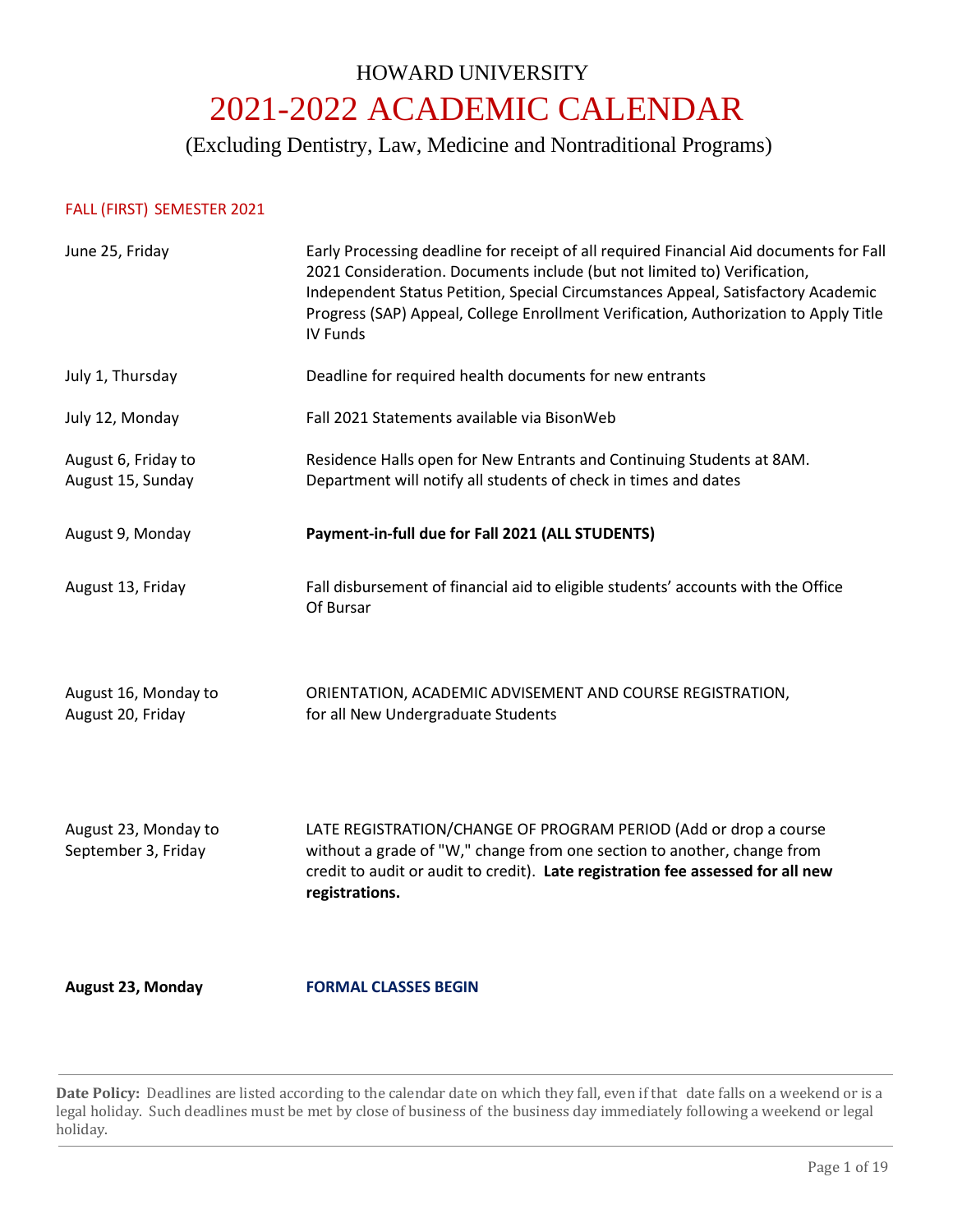| August 25, Wednesday                           | Deadline to enroll in the Payment Plan via TouchNet at 25% down payment<br>(Enrollment Fee is required)                                                                                  |
|------------------------------------------------|------------------------------------------------------------------------------------------------------------------------------------------------------------------------------------------|
| August 27, Friday                              | Deadline for receipt of approved applications for Intra-University<br>Transfer for Fall 2021 in the Office of the Registrar                                                              |
| September 3, Friday                            | <b>LAST DAY TO REGISTER FOR FALL 2021</b>                                                                                                                                                |
|                                                | Deadline to receive 100% refund of tuition/fees. Please note that the online Total<br>Withdrawal Request Form must be submitted.                                                         |
|                                                | Deadline for students to add, change or cancel meal plan charges                                                                                                                         |
| September 6, Monday                            | UNIVERSITY CLOSED - Labor Day Observed                                                                                                                                                   |
| September 13, Monday                           | Registration holds for Spring 2022 applied to all accounts with a balance greater than<br>Zero and late payment fees assessed.                                                           |
| September 13, Monday to<br>November 12, Friday | Graduation Application available via BisonWeb for Fall 2021 prospective candidates                                                                                                       |
| September 13, Monday                           | Deadline for instructors to submit Never Reported (NR) and Unofficial Withdrawal<br>(UW) grades via BisonWeb for Fall 2021                                                               |
| September 17, Friday                           | <b>OPENING CONVOCATION</b><br>11:00 A.M. (Classes Suspended from 10:00 A.M. - 1:00 P.M.)<br>Location: To Be Announced                                                                    |
| September 27, Monday                           | Deadline for students checking out of Residence Halls to receive 50% refund of<br>housing charges. Students will be assessed 25% of housing charge upon checking out<br>after this date. |
|                                                | Deadline for students checking out of meal mandated Residence Halls to receive<br>50% refund of meal plan charges.                                                                       |
|                                                | Deadline to receive 50% refund of tuition/fees. Please note that the online Total<br>Withdrawal Request Form must be submitted.                                                          |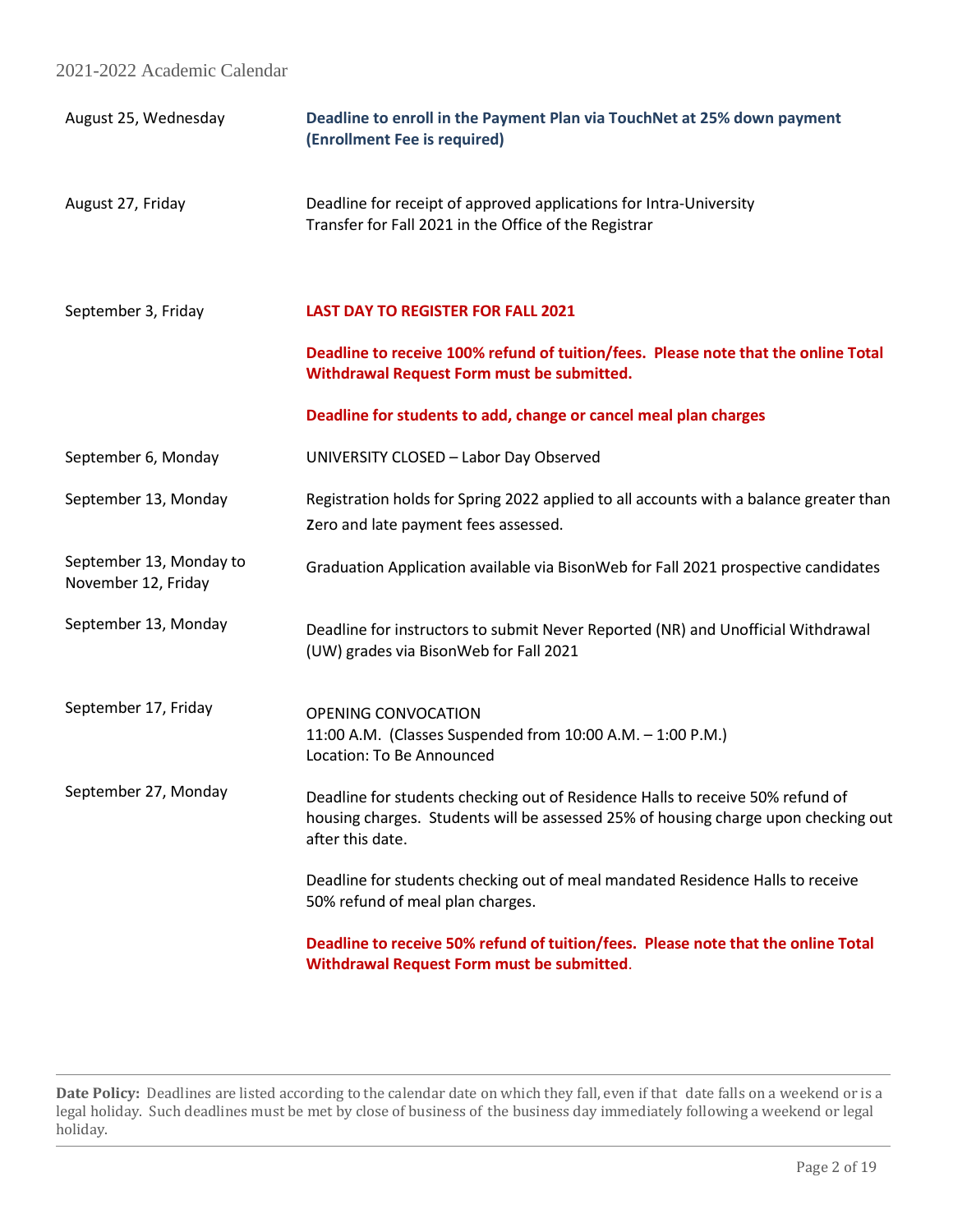| October 1, Friday                        | 2022-2023 Free Application for Federal Student Aid (FAFSA) available                                                                                               |  |
|------------------------------------------|--------------------------------------------------------------------------------------------------------------------------------------------------------------------|--|
|                                          | <b>Preliminary Enrollment Census date</b>                                                                                                                          |  |
| October 15, Friday                       | Deadline for instructors to submit Midterm grades via BisonWeb for Fall 2021                                                                                       |  |
| October 22, Friday                       | <b>Final Enrollment Census Date</b>                                                                                                                                |  |
| October 25, Monday to<br>April 8, Friday | Graduation Application available via BisonWeb for Spring 2022 prospective<br>candidates                                                                            |  |
| October 29, Friday                       | Deadline to receive 25% refund of tuition/fees (Last day for tuition/fee refunds).<br>Please note that the online Total Withdrawal Request Form must be submitted. |  |
|                                          | Deadline for students checking out of Residence Halls to receive 25% refund of<br>housing charges                                                                  |  |
|                                          | Deadline for students checking out of meal mandated Residence Halls and/or<br>withdrawing from the University to receive 25% of meal plan charges                  |  |
| October 30, Saturday                     | College of Arts and Sciences Senior Comprehensive Examinations in major fields for<br>prospective December 2021, May 2022 and Summer 2022 graduates                |  |
| November 1, Monday                       | Fall 2022 First-Time in College Early Action Admission Application deadline                                                                                        |  |
| November 1, Monday                       | Priority deadline for receipt of 2022-2023 Free Application for Federal Student Aid<br>(FAFSA) for Prospective and Continuing Students                             |  |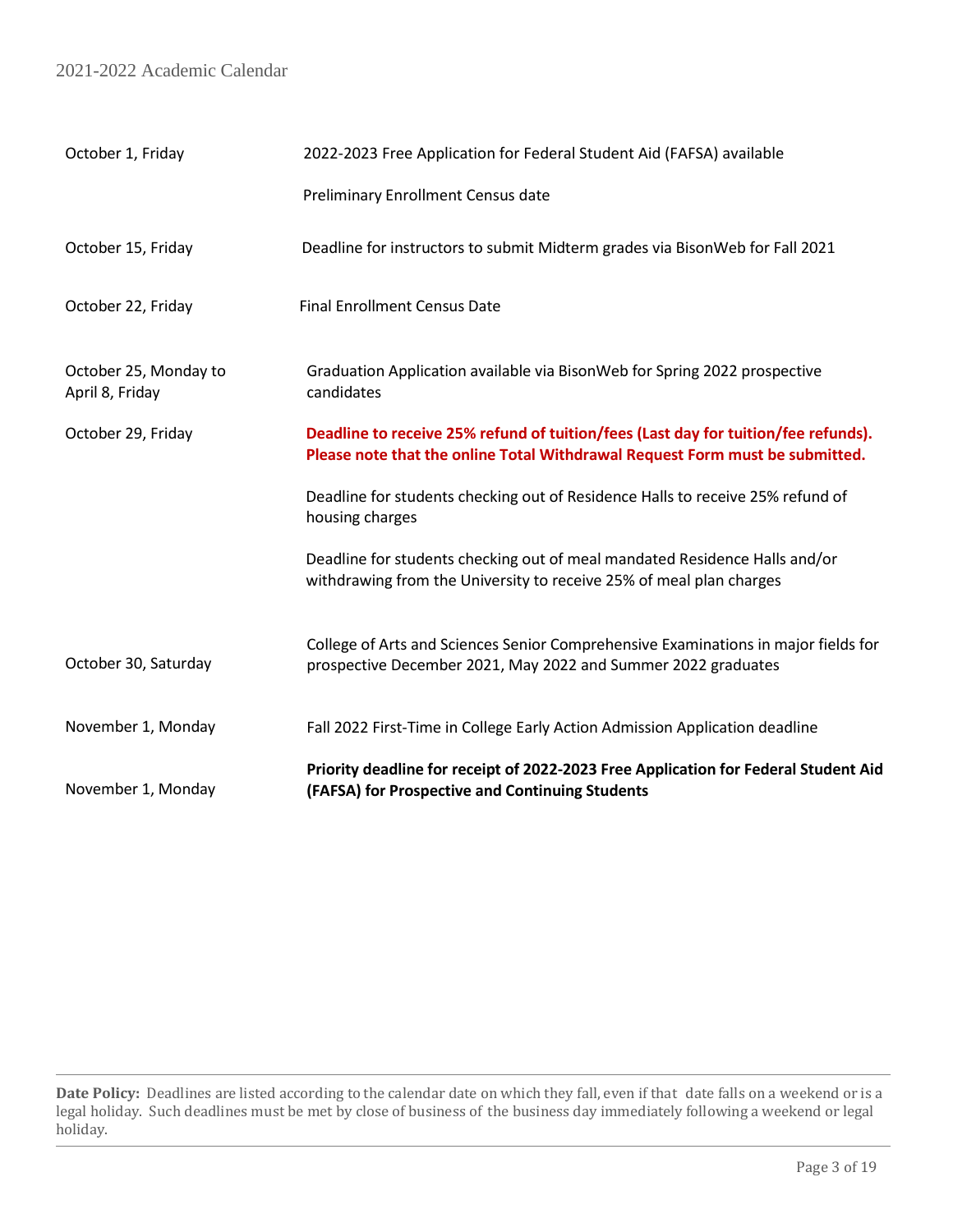# November 1, Monday Spring 2022 Registration begins for Continuing Students BisonWeb is available for registration from **9AM** to **midnight** each day

| DAY       | <b>DATE</b> | <b>CLASSIFICATION</b>      |
|-----------|-------------|----------------------------|
| Monday    | November 1  | Senior                     |
| Tuesday   | November 2  | Junior                     |
| Wednesday | November 3  | Sophomore                  |
| Thursday  | November 4  | Freshman &<br>Unclassified |
| Friday    | November 5  | Graduate                   |

November 11, Thursday UNIVERSITY CLOSED – Veterans Day Observed

# November 12, Friday **LAST DAY TO WITHDRAW FROM A FALL 2021 COURSE**

### November 12, Friday **LAST DAY TO COMPLETE A TOTAL WITHDRAWAL FROM THE UNIVERSITY <https://www2.howard.edu/withdrawal> (No refunds)** November 24, Wednesday Classes and University Services Suspended at NOON

UNIVERSITY CLOSED - THANKSGIVING RECESS

December 3, Friday **FORMAL CLASSES END**

# **DEADLINE FOR STUDENTS TO CLEAR SPRING 2021 INCOMPLETE GRADES WITH INSTRUCTORS**

Deadline for prospective Fall 2021 Graduates to apply for graduation via BisonWeb

Deadline for academic deans to submit Special Grade Reports to the Office of the Registrar for removal of Spring 2021 incomplete grades

December 4, Saturday to December 5, Sunday

November 25, Thursday to November 28, Sunday

Reading Period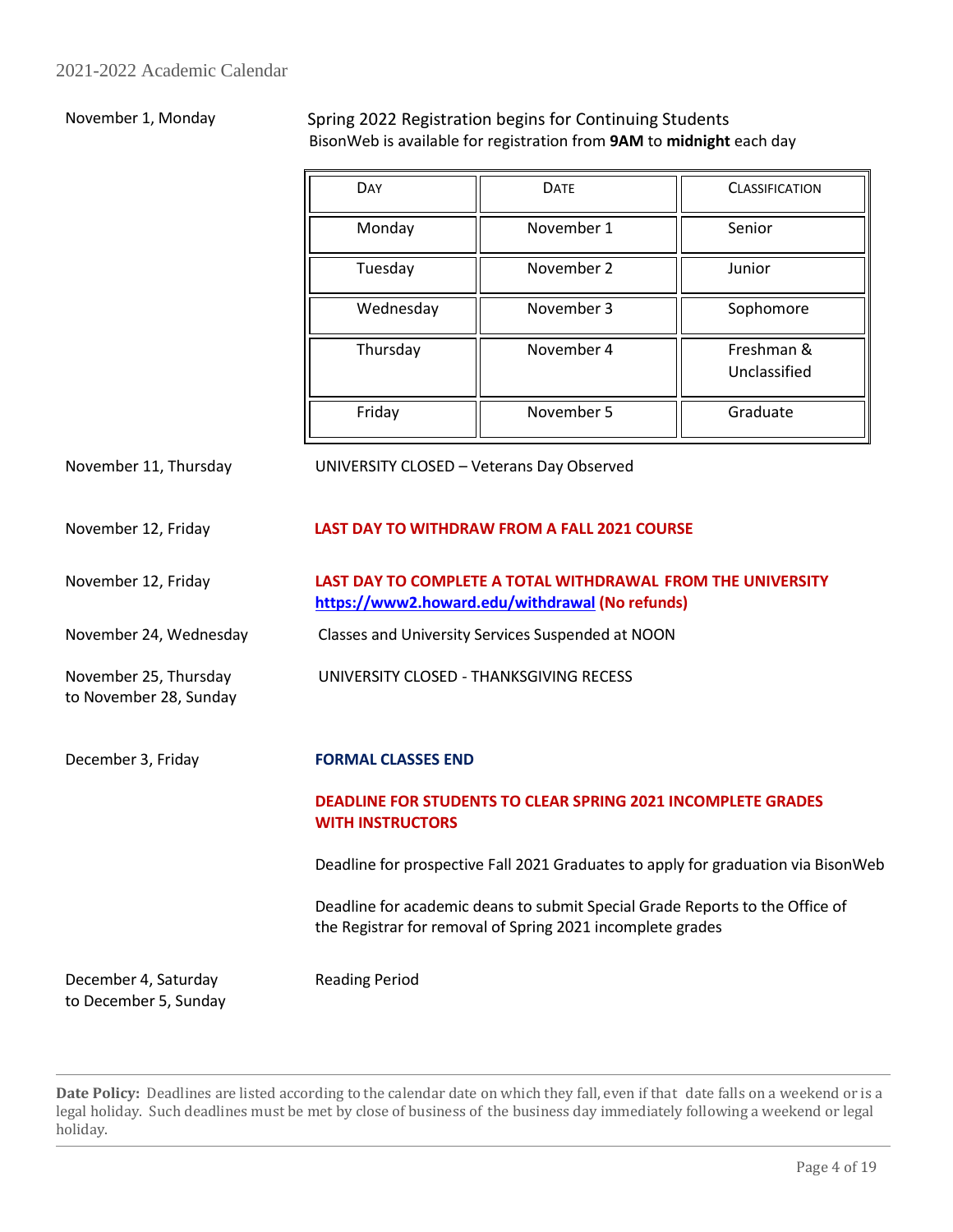December 6, Monday to December 7, Tuesday

# **DEPARTMENTAL EXAMINATIONS**

| <b>Departments</b>         | <b>Examination Dates</b> | <b>Examination Times</b>  |
|----------------------------|--------------------------|---------------------------|
| English                    | Monday, December<br>6th  | $8:00$ a.m. $-10:00$ a.m. |
| French 001, 002, &<br>003  | Monday, December<br>6th  | $3:30$ p.m. $-5:30$ p.m.  |
| Spanish 001, 002 &<br>003  | Monday, December<br>6th  | 1:00 p.m. $-3:00$ p.m.    |
| Social Sciences            | Monday, December<br>6th  | $3:30$ p.m. $-5:30$ p.m.  |
| <b>General Physics</b>     | Monday, December<br>6th  | 10:30 a.m. $-$ 12:30 p.m. |
| Economics 001 & 002        | Tuesday, December<br>7th | 8:00 a.m. - 10:00 a.m.    |
| Comprehensive<br>Sciences  | Tuesday, December<br>7th | 1:00 p.m. $-3:00$ p.m.    |
| <b>Classical Mythology</b> | Tuesday, December<br>7th | 1:00 p.m. $-3:00$ p.m.    |
| <b>Mathematics</b>         | Tuesday, December<br>7th | $3:30$ p.m. $-5:30$ p.m.  |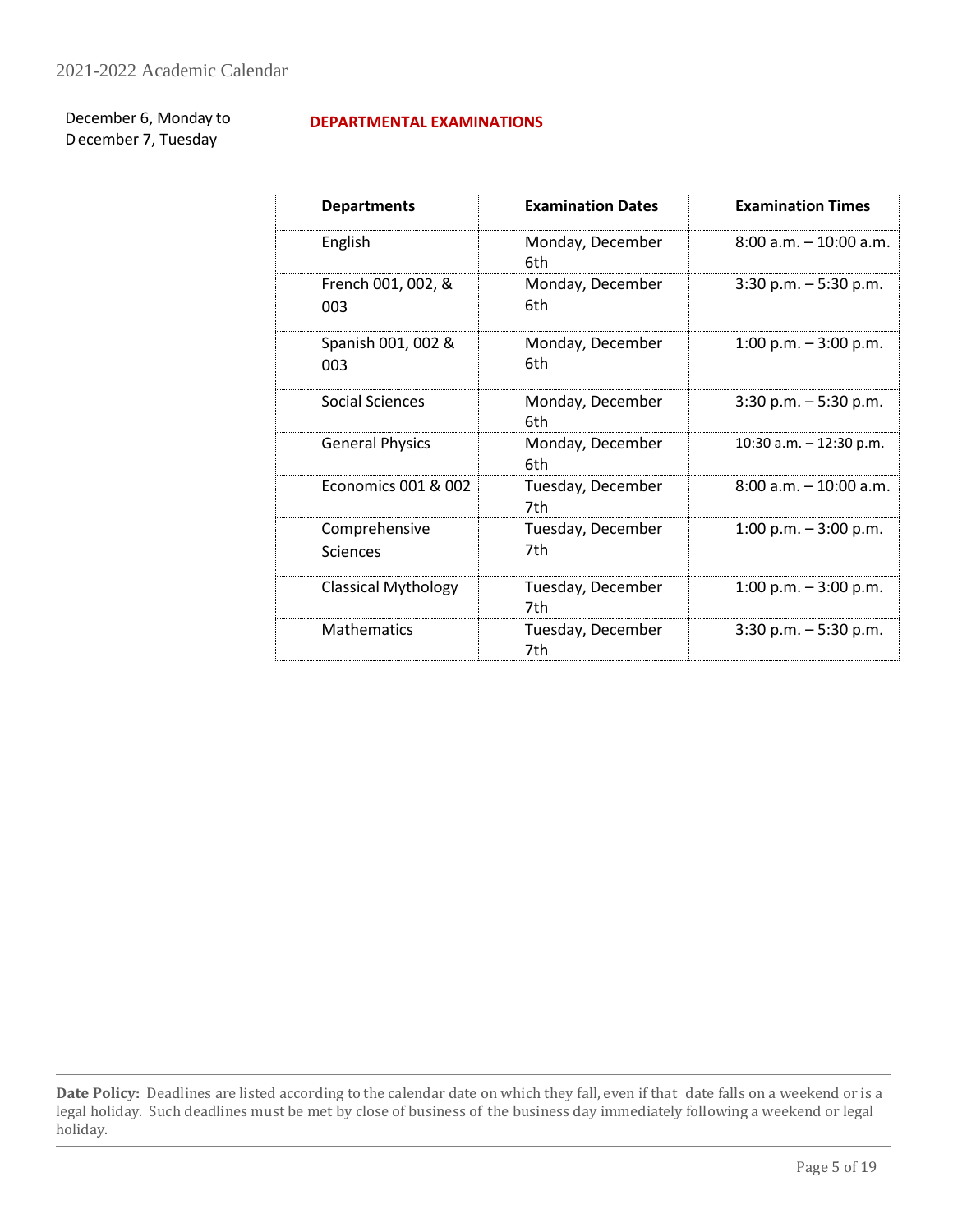December 8, Wednesday to December 14, Tuesday

# **FINAL EXAMINATIONS** -

(Deadline for instructors to submit final grades via BisonWeb is five calendar days after the scheduled final examination)

| <b>Class Meeting Time</b> | <b>Examination Date</b>           | <b>Examination Time</b>   |
|---------------------------|-----------------------------------|---------------------------|
| MWF 8:10 a.m.             | Wednesday, December 8th           | 8:00 a.m. - 10:00 a.m.    |
| MWF 9:10 a.m.             | Wednesday, December 8th           | 11:00 a.m. $-$ 1:00 p.m.  |
| MWF 10:10 a.m.            | Wednesday, December 8th           | $2:00 p.m. - 4:00 p.m.$   |
| MWF 11:10 a.m.            | Wednesday, December 8th           | 5:00 p.m. - 7:00 p.m.     |
| MWF 12:10 p.m.            | Friday, December 10th             | 8:00 a.m. - 10:00 a.m.    |
| MWF 1:10 p.m.             | Friday, December 10th             | 11:00 a.m. $-$ 1:00 p.m.  |
| MWF 2:10 p.m.             | Friday, December 10th             | $2:00 p.m. - 4:00 p.m.$   |
| MWF 3:10 p.m.             | Friday, December 10 <sup>th</sup> | 5:00 p.m. - 7:00 p.m.     |
| MWF 4:10 p.m.             | Monday, December 13th             | 8:00 a.m. - 10:00 a.m.    |
| MWF 5:10 p.m.             | Monday, December 13th             | 11:00 a.m. $-$ 1:00 p.m.  |
| MWF 6:10 p.m.             | Monday, December 13th             | $2:00 p.m. - 4:00 p.m.$   |
| MWF 7:10 p.m.             | Monday, December 13 <sup>th</sup> | 5:00 p.m. - 7:00 p.m.     |
| TR 8:10 a.m.              | Thursday, December 9th            | 8:00 a.m. - 10:00 a.m.    |
| TR 9:40 a.m.              | Thursday, December 9th            | 11:00 a.m. $-$ 1:00 p.m.  |
| TR 11:10 a.m.             | Thursday, December 9th            | 2:00 p.m. - 4:00 p.m.     |
| TR 12:40 p.m.             | Thursday, December 9th            | 5:00 p.m. $-7:00$ p.m.    |
| TR 2:10 p.m.              | Tuesday, December 14th            | $8:00$ a.m. $-10:00$ a.m. |
| TR 3:40 p.m.              | Tuesday, December 14th            | 11:00 a.m. $-$ 1:00 p.m.  |
| TR 5:10 p.m.              | Tuesday, December 14th            | 2:00 p.m. - 4:00 p.m.     |
| TR 6:40 p.m.              | Tuesday, December 14th            | 5:00 p.m. $-7:00$ p.m.    |
| TR 7:10 p.m.              | Tuesday, December 14th            | 5:00 p.m. - 7:00 p.m.     |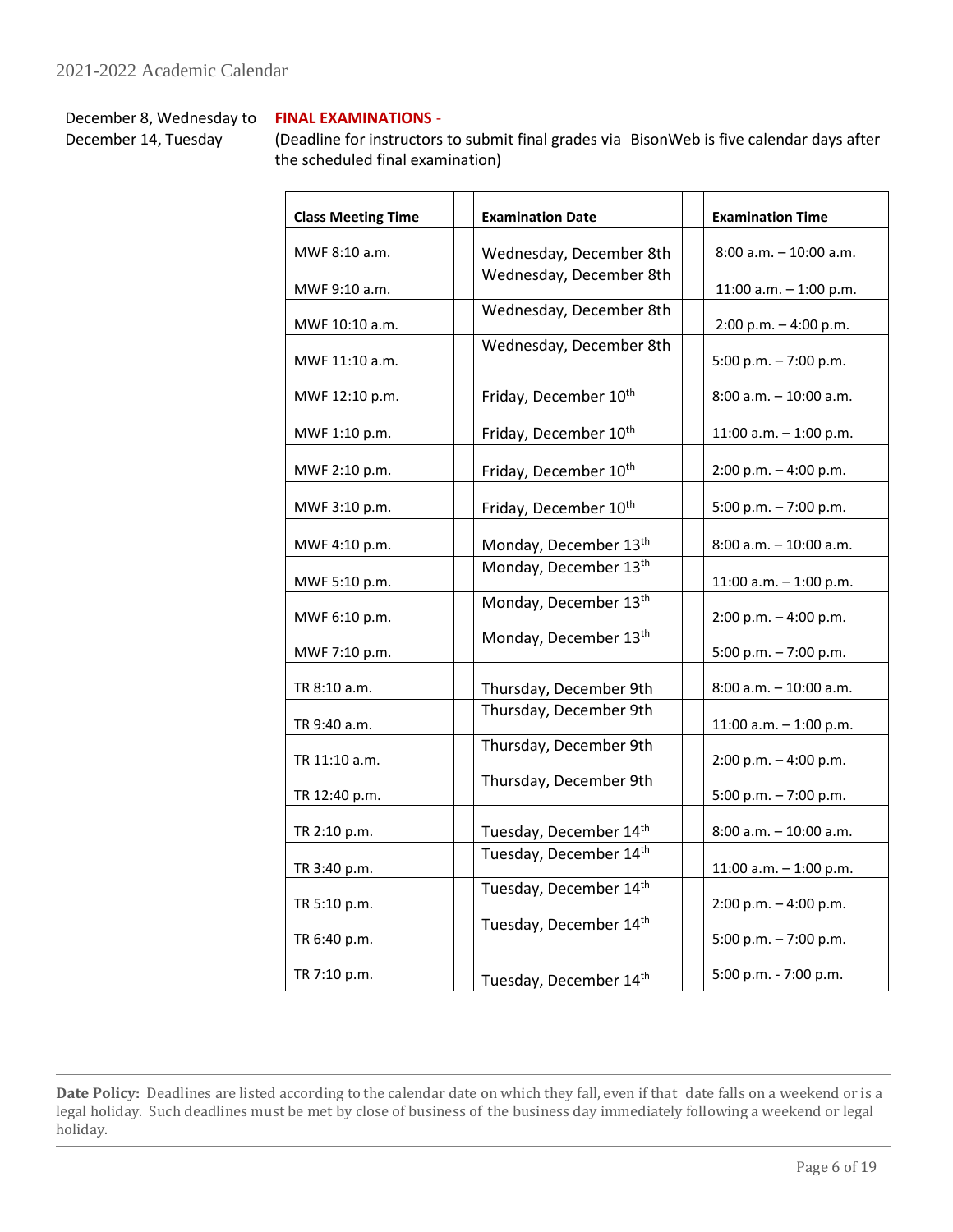# 2021-2022 Academic Calendar

| December 10, Friday                              | Spring 2022 Statements available via BisonWeb                                |
|--------------------------------------------------|------------------------------------------------------------------------------|
| December 14, Tuesday                             | <b>FIRST SEMESTER ENDS</b>                                                   |
|                                                  | Official GRADUATION DATE for Fall 2021-degree recipients                     |
| December 15, Wednesday                           | Residence Halls close at NOON, including Mazza Grandmarc & WISH Woodley Park |
| December 20, Monday to<br>January 2, Sunday 2022 | UNIVERSITY CLOSED - WINTER RECESS                                            |

# SPRING (SECOND) SEMESTER 2022

| January 3, Monday                           | Payment in Full Due - Spring 2022 (All Students)                                                                                                                                                                                                 |  |
|---------------------------------------------|--------------------------------------------------------------------------------------------------------------------------------------------------------------------------------------------------------------------------------------------------|--|
|                                             | Spring disbursement of financial aid to eligible student's accounts<br>with the Office of Bursar                                                                                                                                                 |  |
| January 6, Thursday                         | Residence Halls open for check-in for New Residents at 10:00 A.M.                                                                                                                                                                                |  |
| January 7, Friday                           | ORIENTATION, ACADEMIC ADVISEMENT, COURSE REGISTRATION,<br>and PAYMENT of tuition/fees for all New Undergraduate Students                                                                                                                         |  |
|                                             | Residence Halls open for check-in for Continuing Students at 10:00 A.M.                                                                                                                                                                          |  |
| January 10, Monday to<br>January 28, Friday | LATE REGISTRATION/CHANGE OF PROGRAM PERIOD (Add or drop a course<br>without a grade of "W," change from one section to another, change from<br>credit to audit or audit to credit). Late registration fee assessed for all new<br>registrations. |  |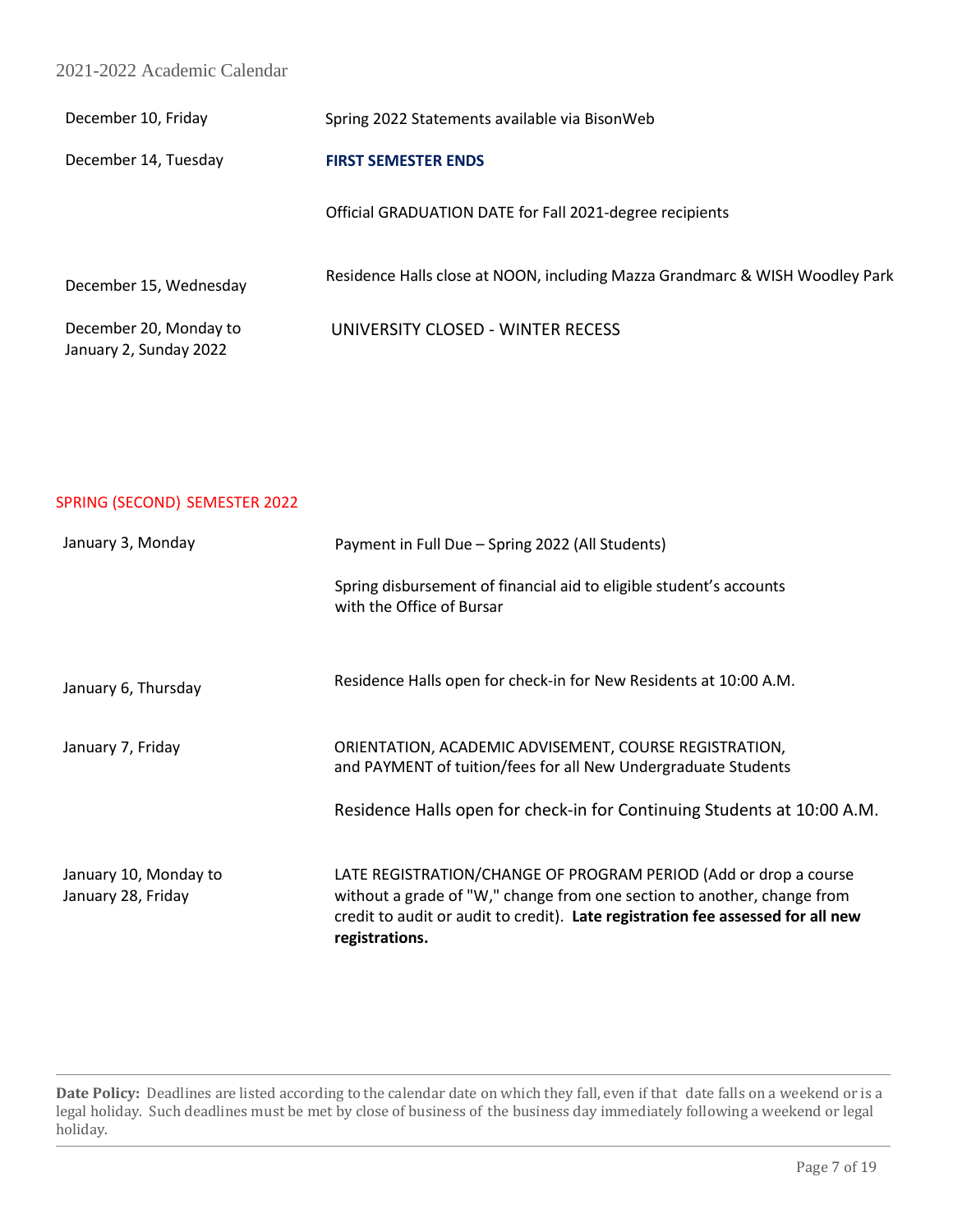| 2021-2022 Academic Calendar |
|-----------------------------|
|-----------------------------|

| January 17, Monday  | UNIVERSITY CLOSED - Martin Luther King, Jr.'s Birthday Observed                                                                                   |
|---------------------|---------------------------------------------------------------------------------------------------------------------------------------------------|
|                     | Deadline to enroll in the Payment Plan via TouchNet at 25% down payment<br>(Enrollment Fee is required)                                           |
| January 18, Tuesday | <b>FORMAL CLASSES BEGIN</b>                                                                                                                       |
| January 21, Friday  | Deadline to receive 100% refund of tuition/fees. Please note that the online<br>Total Withdrawal Request Form must be submitted.                  |
|                     | Payment-in-full is due for students who register for the first time during the late<br>registration period                                        |
|                     | Deadline for receipt of December 2021 Graduation Recommendations in the<br>Office of the Registrar                                                |
|                     | Deadline for receipt of approved applications for Intra-University Transfers for<br>Spring 2022 in Office of the Registrar                        |
|                     | Deadline for students to add, change or cancel meal plan charges                                                                                  |
|                     | Deadline for students checking out of Residence Halls to receive 50% refund of<br>housing charges                                                 |
|                     | Deadline for students checking out of meal mandated Residence Halls and/or<br>withdrawing from the University to receive 50% of meal plan charges |
| January 28, Friday  | <b>LAST DAY TO REGISTER FOR SPRING 2022</b>                                                                                                       |
| January 31, Monday  | Financial holds applied to all accounts with a balance greater than zero and late<br>payment fees assessed.                                       |
|                     | Deadline for instructors to submit Never Reported (NR) and Unofficial Withdrawal                                                                  |

(UW) grades via BisonWeb for Spring 2022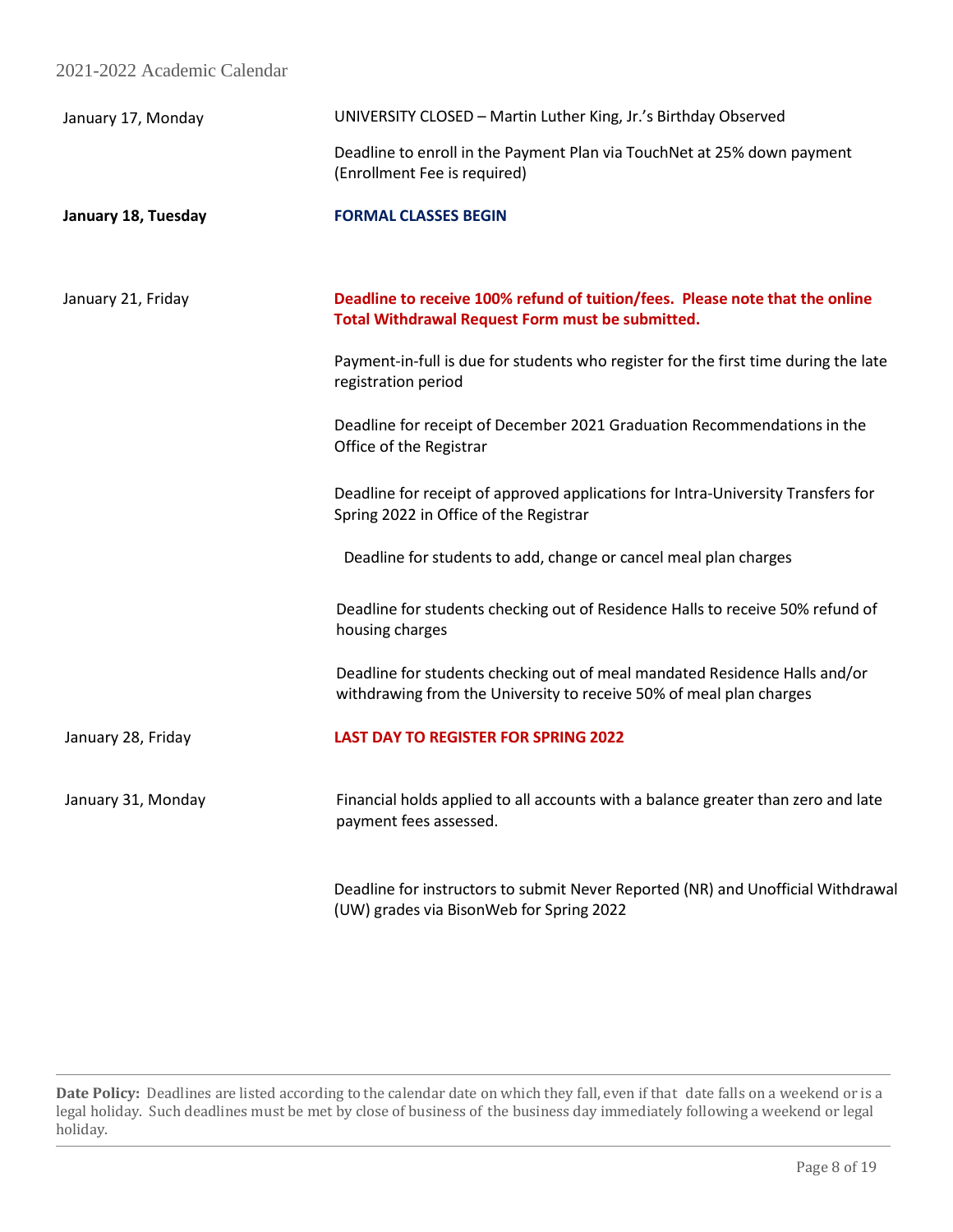| February 15, Tuesday                     | Regular Decision deadline for receipt of First-Time in College applications for<br>admission for Fall 2022                                                            |
|------------------------------------------|-----------------------------------------------------------------------------------------------------------------------------------------------------------------------|
|                                          | Preliminary Enrollment Census date                                                                                                                                    |
|                                          | Review room selection eligibility for housing selection 2022-2023                                                                                                     |
| February 21, Monday                      | UNIVERSITY CLOSED - Presidents Day Observed                                                                                                                           |
| February 22, Tuesday                     | Deadline to receive 50% refund of tuition/fees. Please note that the online<br>Total Withdrawal Request Form must be submitted.                                       |
| March 4, Friday                          | <b>CHARTER DAY CONVOCATION</b><br>Cramton Auditorium, 11:00 A.M. (Classes suspended from 10:00 A.M. - 1:00<br>$P.M.$ )                                                |
| March 4, Friday                          | Deadline for instructors to submit Midterm grades vis BisonWeb                                                                                                        |
| March 5, Saturday to<br>March 13, Sunday | UNIVERSITY CLOSED. SPRING RECESS. No dining services provided<br>during recess.                                                                                       |
| March 11, Friday                         | <b>Final Enrollment Census date</b>                                                                                                                                   |
|                                          | Deadline to receive 25% refund of tuition/fees (Last day for tuition/fee<br>refunds). Please note that the online Total Withdrawal Request Form must be<br>submitted. |
| March 26, Saturday                       | Senior Comprehensive Examination in major fields for College of Arts and<br>Sciences prospective May, Summer, and December 2022 graduates                             |
| April 8, Friday                          | LAST DAY TO WITHDRAW FROM A Spring 2022 COURSE                                                                                                                        |
|                                          | LAST DAY TO COMPLETE A TOTAL WITHDRAWAL FROM THE UNIVERSITY<br>https://www2.howard.edu/withdrawal (No Refunds)                                                        |
|                                          | Deadline for prospective Spring 2022 graduates to apply for graduation via<br>BisonWeb                                                                                |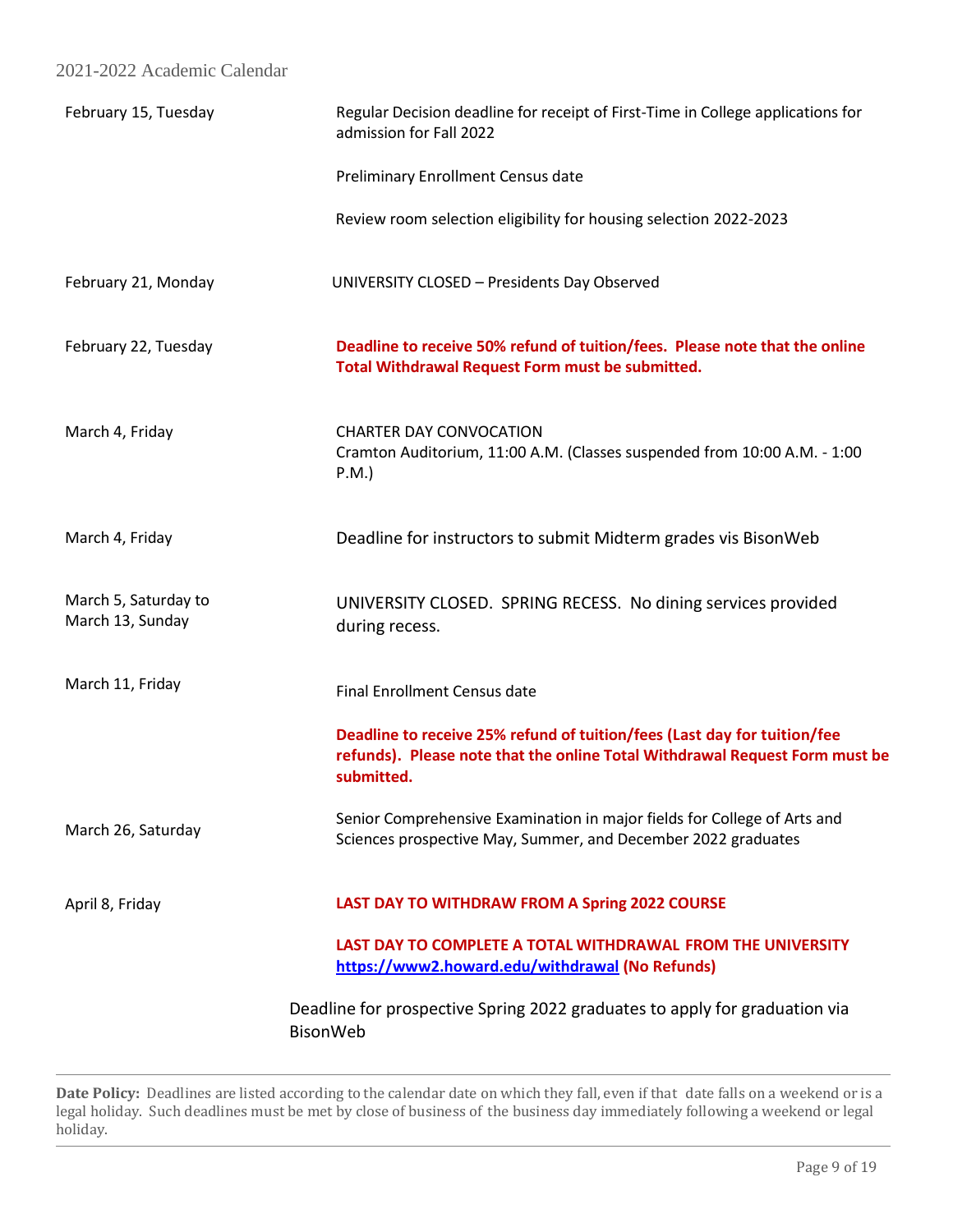#### April 11, Monday to April 15, Friday Fall 2022 Registration begins for Continuing Students BisonWeb is available for registration from **9AM** to **midnight** each day

| <b>DAY</b> | <b>DATE</b> | <b>CLASSIFICATION</b> |
|------------|-------------|-----------------------|
| Monday     | April 11    | Senior                |
| Tuesday    | April 12    | Junior                |
| Wednesday  | April 13    | Sophomore             |
| Thursday   | April 14    | Freshman &            |
|            |             | Unclassified          |
| Friday     | April 15    | Graduate              |

| April 12, Tuesday to<br>May 13, Friday     | Housing application available (priority and rising sophomores only)                                                             |
|--------------------------------------------|---------------------------------------------------------------------------------------------------------------------------------|
| April 18, Monday                           | Summer 2022 Registration begins for Continuing Students<br>BisonWeb is available for registration from 9AM to midnight each day |
| April 18, Monday to<br>July 1, Friday      | Graduation Application available via BisonWeb for Summer 2022 prospective<br>candidates                                         |
| April 19, Tuesday to<br>April 21, Thursday | FINAL EXAMINATIONS FOR PROSPECTIVE S P R I N G 2022 GRADUATES                                                                   |
| April 22, Friday                           | <b>FORMAL CLASSES END</b>                                                                                                       |
|                                            | <b>DEADLINE FOR INSTRUCTORS TO SUBMIT GRADES FOR PROSPECTIVE</b><br><b>GRADUATES</b>                                            |
|                                            | Deadline for students to clear Fall 2021 incomplete grades with instructors                                                     |
| April 22, Friday to April<br>24, Sunday    | <b>Reading Period</b>                                                                                                           |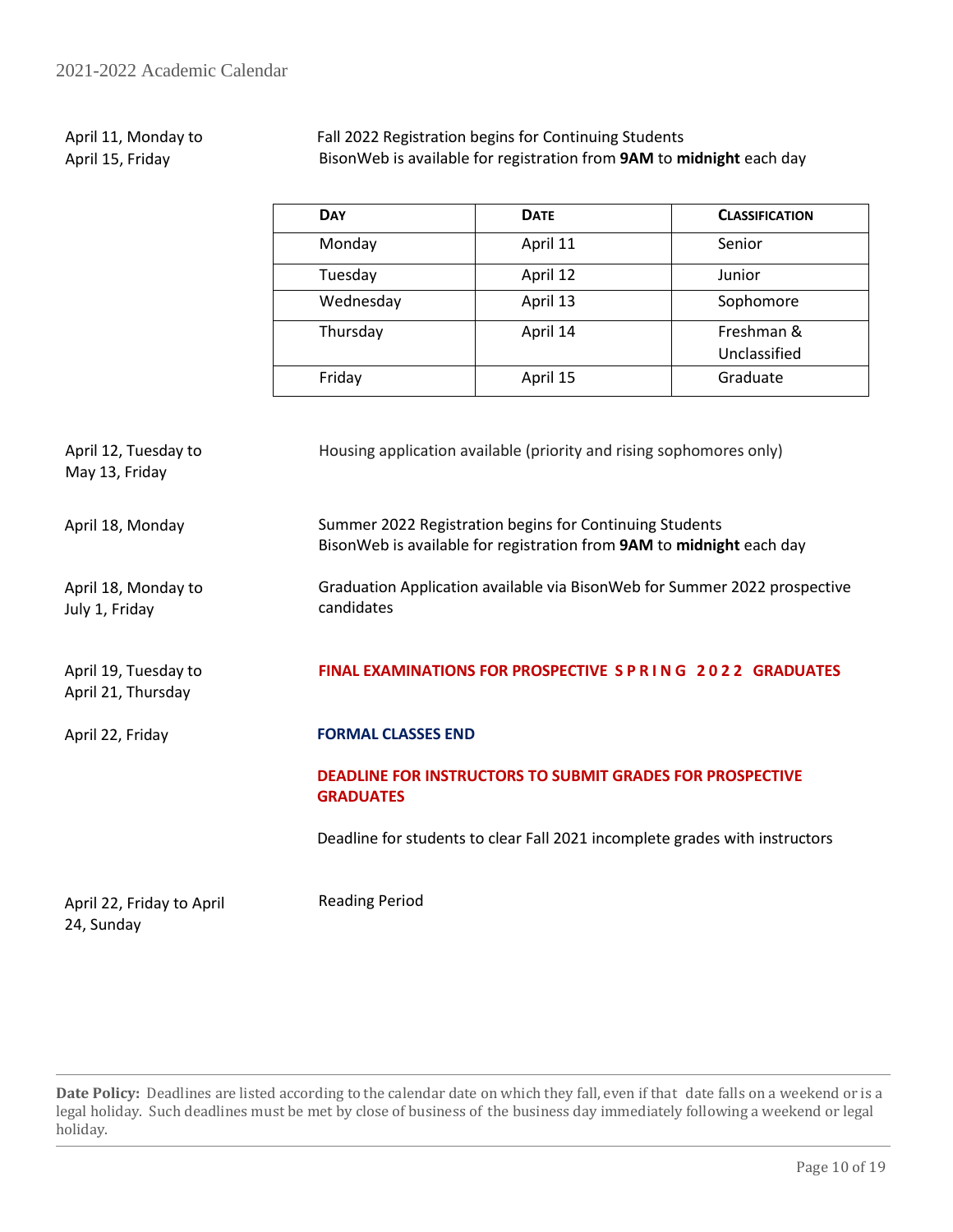April 25, Monday to

# April 26, Tuesday **DEPARTMENTAL EXAMINATIONS**

(Deadline for instructors to submit final grades via BisonWeb is five calendar days after the scheduled final examination)

| <b>Departments</b>            | <b>Examination Dates</b> | <b>Examination Times</b>  |
|-------------------------------|--------------------------|---------------------------|
| English                       | Monday, April 25th       | $8:00$ a.m. $-10:00$ a.m. |
| French 001, 002, & 003        | Monday, April 25th       | $3:30$ p.m. $-5:30$ p.m.  |
| Spanish 001, 002 & 003        | Monday, April 25th       | $1:00$ p.m. $-3:00$ p.m.  |
| Social Sciences               | Monday, April 25th       | $3:30$ p.m. $-5:30$ p.m.  |
| <b>General Physics</b>        | Monday, April 25th       | 10:30 a.m. $-$ 12:30 p.m. |
| Economics 001 & 002           | Tuesday, April 26th      | $8:00$ a.m. $-10:00$ a.m. |
| <b>Comprehensive Sciences</b> | Tuesday, April 26th      | $1:00$ p.m. $-3:00$ p.m.  |
| <b>Classical Mythology</b>    | Tuesday, April 26th      | 1:00 p.m. $-$ 3:00 p.m.   |
| <b>Mathematics</b>            | Tuesday, April 26th      | $3:30$ p.m. $-5:30$ p.m.  |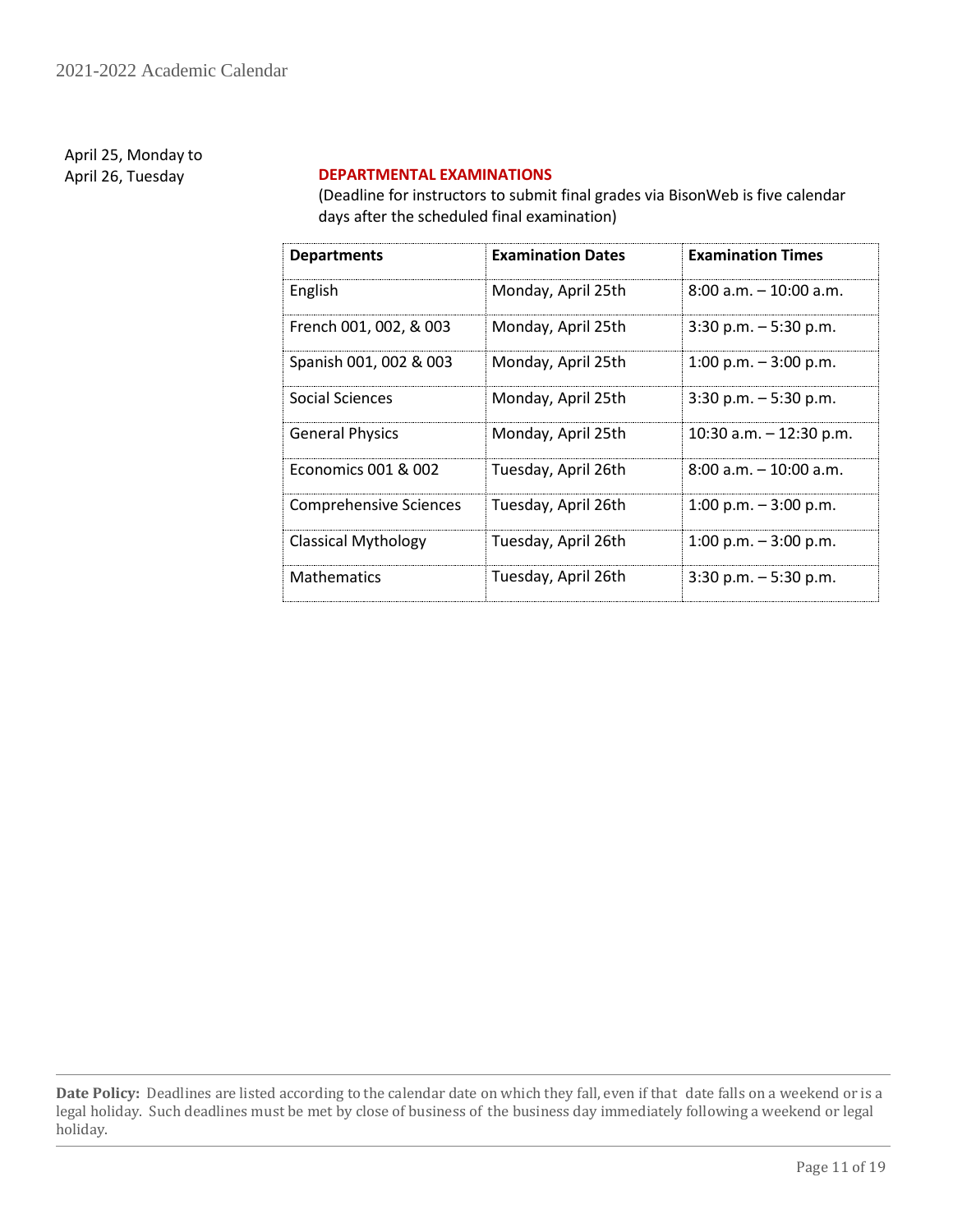April 27, Wednesday to May 3, Tuesday

# **FINAL EXAMINATIONS**

 (Deadline for instructors to submit final grades via BisonWeb is five calendar days after the scheduled final examination)

| <b>Class Meeting Time</b><br><b>Examination Date</b> |                          | <b>Examination Time</b>   |
|------------------------------------------------------|--------------------------|---------------------------|
| MWF 8:10 a.m.                                        | Wednesday, April<br>27th | $8:00$ a.m. $-10:00$ a.m. |
| MWF 9:10 a.m.                                        | Wednesday, April<br>27th | 11:00 a.m. $-$ 1:00 p.m.  |
| MWF 10:10 a.m.                                       | Wednesday, April<br>27th | $2:00 p.m. - 4:00 p.m.$   |
| MWF 11:10 a.m.                                       | Wednesday, April<br>27th | 5:00 p.m. $-7:00$ p.m.    |
| MWF 12:10 p.m.                                       | Friday, April 29th       | 8:00 a.m. - 10:00 a.m.    |
| MWF 1:10 p.m.                                        | Friday, April 29th       | 11:00 a.m. $-$ 1:00 p.m.  |
| MWF 2:10 p.m.                                        | Friday, April 29th       | 2:00 p.m. - 4:00 p.m.     |
| MWF 3:10 p.m.                                        | Friday, April 29th       | 5:00 p.m. $-7:00$ p.m.    |
| MWF 4:10 p.m.                                        | Monday, May 2nd          | $8:00$ a.m. $-10:00$ a.m. |
| MWF 5:10 p.m.                                        | Monday, May 2nd          | 11:00 a.m. $-$ 1:00 p.m.  |
| MWF 6:10 p.m.                                        | Monday, May 2nd          | 2:00 p.m. - 4:00 p.m.     |
| MWF 7:10 p.m.                                        | Monday, May 2nd          | 5:00 p.m. $-7:00$ p.m.    |
| TR 8:10 a.m.                                         | Thursday, April 28th     | 8:00 a.m. - 10:00 a.m.    |
| TR 9:40 a.m.                                         | Thursday, April 28th     | 11:00 a.m. $-$ 1:00 p.m.  |
| TR 11:10 a.m.                                        | Thursday, April 28th     | $2:00$ p.m. $-4:00$ p.m.  |
| TR 12:40 p.m.                                        | Thursday, April 28th     | 5:00 p.m. - 7:00 p.m.     |
| TR 2:10 p.m.                                         | Tuesday, May 3rd         | $8:00$ a.m. $-10:00$ a.m. |
| TR 3:40 p.m.                                         | Tuesday, May 3rd         | 11:00 a.m. $-$ 1:00 p.m.  |
| TR 5:10 p.m.                                         | Tuesday, May 3rd         | 2:00 p.m. - 4:00 p.m.     |
| TR 6:40 p.m.                                         | Tuesday, May 3rd         | 5:00 p.m. $- 7:00$ p.m.   |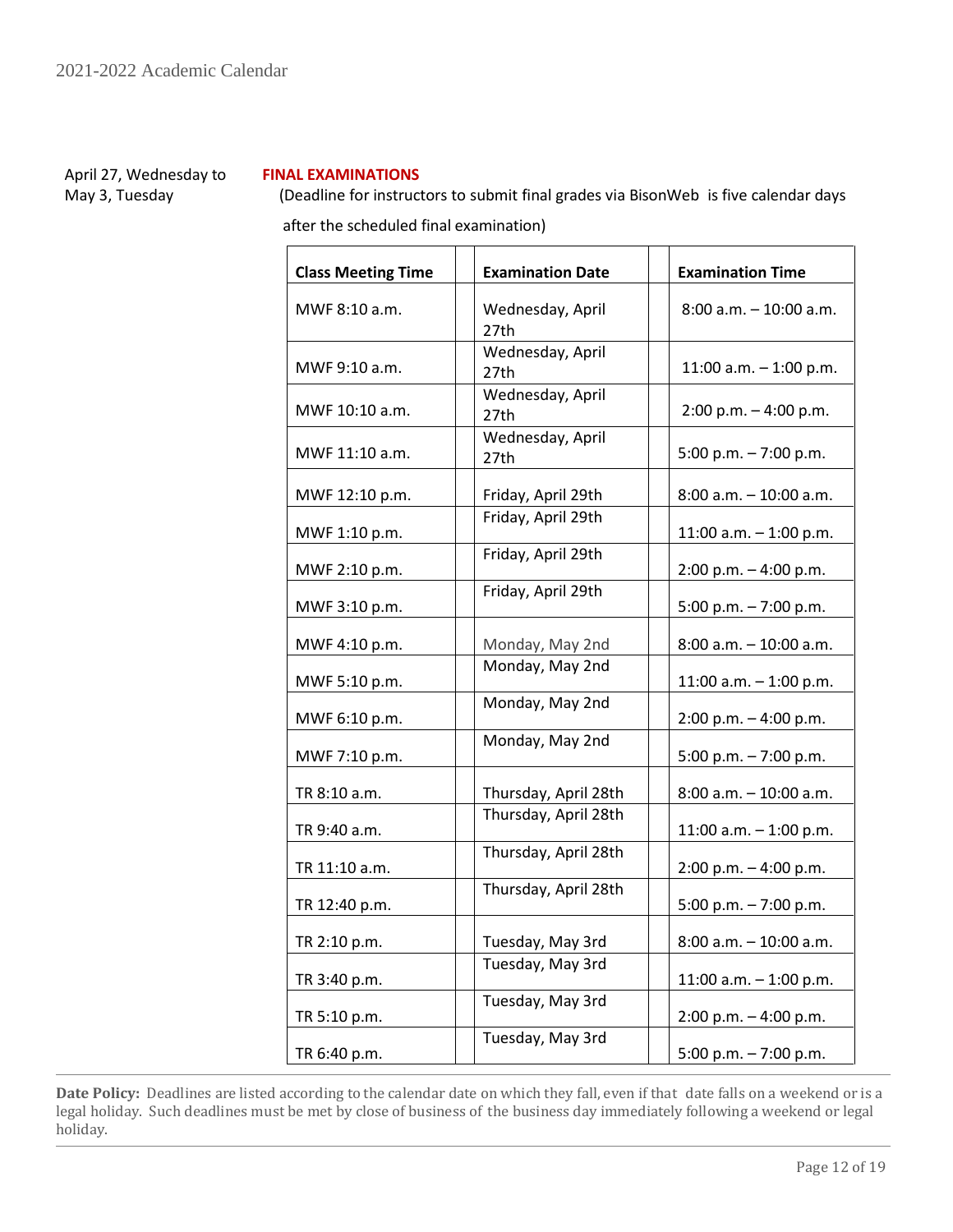|                  |                             | Tuesday, May 3rd                                                          |                                                                                                                                                                                                                                                        |
|------------------|-----------------------------|---------------------------------------------------------------------------|--------------------------------------------------------------------------------------------------------------------------------------------------------------------------------------------------------------------------------------------------------|
|                  | TR 7:10 p.m.                |                                                                           | 5:00 p.m. - 7:00 p.m.                                                                                                                                                                                                                                  |
|                  | <b>ROOM</b>                 |                                                                           | NOTE: FOR THOSE CLASSES THAT MEET ONCE WEEKLY OR AT A TIME NOT SHOWN ABOVE, THE<br>INSTRUCTOR SHOULD SCHEDULE, IN CONSULTATION WITH THE STUDENT(S) INVOLVED, THE<br>FINAL EXAM (IF ANY) WITH THEIR DEPARTMENT CHAIR TO ARRANGE FOR AN EXAMINATION      |
| April 29, Friday | <b>FALL 2021</b>            |                                                                           | DEADLINE FOR ACADEMIC DEANS TO SUBMIT SPECIAL GRADE REPORTS TO<br>THE OFFICE OF THE REGISTRAR FOR REMOVAL OF INCOMPLETE GRADES FOR                                                                                                                     |
| May 4, Wednesday | <b>SECOND SEMESTER ENDS</b> |                                                                           |                                                                                                                                                                                                                                                        |
|                  | the Registrar               |                                                                           | Deadline for receipt of Spring 2022 Graduation Recommendations in the Office of                                                                                                                                                                        |
| May 7, Saturday  | <b>COMMENCEMENT</b>         | Upper Quadrangle - Main Campus, 10:00 A.M.                                |                                                                                                                                                                                                                                                        |
| May 8, Sunday    |                             | Check out of Residence Halls for all undergraduate students at 12:00 P.M. |                                                                                                                                                                                                                                                        |
| May 9, Monday    |                             | Check out of Residence Halls for all Spring 2022 graduates at 12:00 P.M.  |                                                                                                                                                                                                                                                        |
| May 13, Friday   |                             | Evaluate Satisfactory Academic Progress (SAP) for 2022-2023               |                                                                                                                                                                                                                                                        |
|                  |                             | Housing application closes (rising sophomores)                            |                                                                                                                                                                                                                                                        |
| May 20, Friday   |                             | Residence Halls open for check-in of Summer Session I residents           |                                                                                                                                                                                                                                                        |
| May 23, Monday   |                             | Housing Application opens (upperclassmen)                                 |                                                                                                                                                                                                                                                        |
| May 27, Friday   | 2023 academic year          |                                                                           | Priority deadline for Satisfactory Academic Progress (SAP) Appeals for the 2022-                                                                                                                                                                       |
| June 3, Friday   |                             | Verification, Authorization to Apply Title IV Funds                       | Priority Processing Deadline for receipt of all required Financial Aid Documents<br>for Fall 2022 consideration. Documents include (but not limited to) Verification,<br>Independent Status Petition, Special Circumstances Appeal, College Enrollment |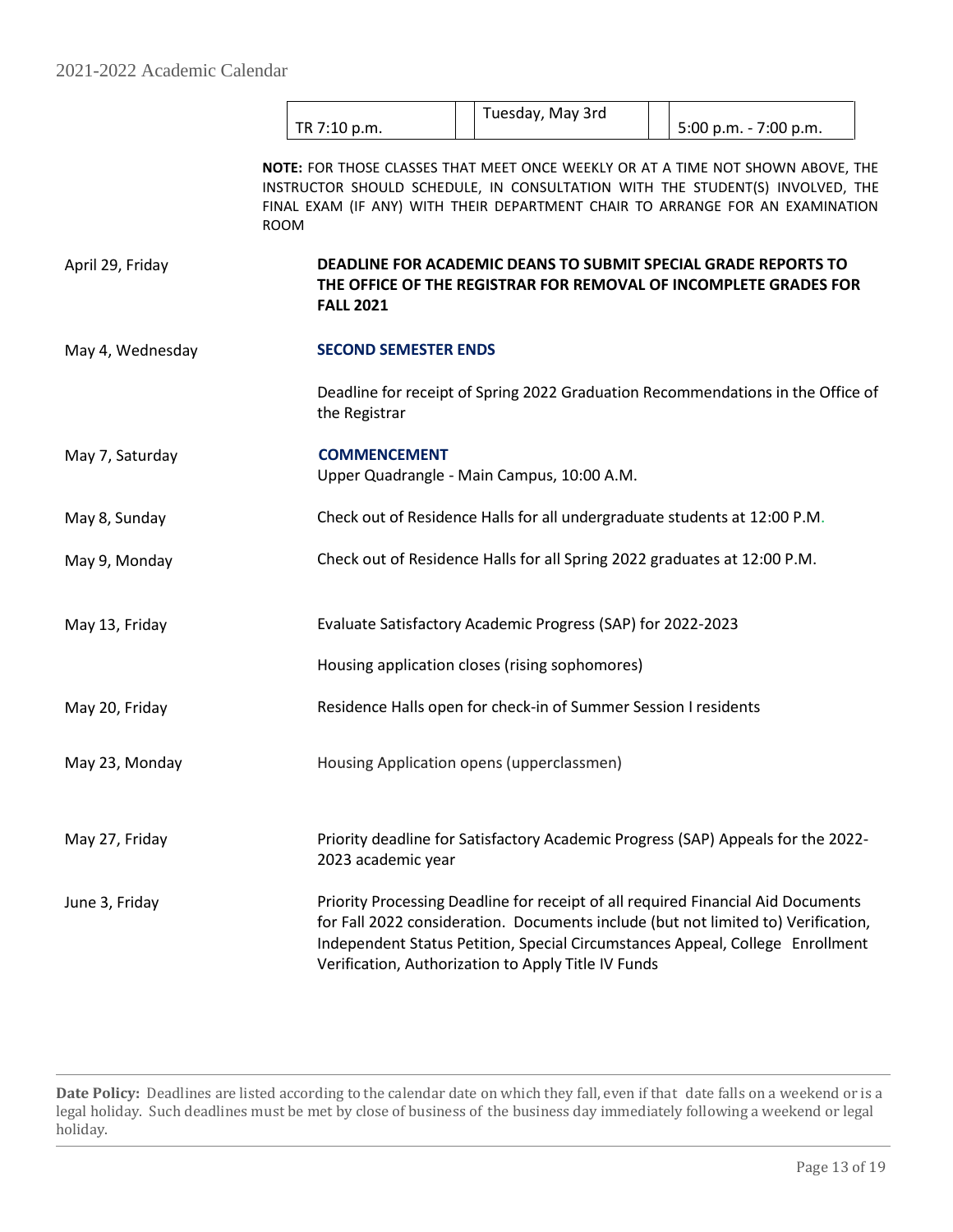| <b>SUMMER SCHOOL 2022</b>             |                                                                   |                                                                                                                                                       |  |
|---------------------------------------|-------------------------------------------------------------------|-------------------------------------------------------------------------------------------------------------------------------------------------------|--|
|                                       | SESSION I: May 23 to June 26<br><b>Registration: May 19 to 23</b> | SESSION II: June 27 to July 31<br><b>Registration: June 23 to 27</b>                                                                                  |  |
| <b>SUMMER SESSION I</b>               |                                                                   |                                                                                                                                                       |  |
| May 13, Friday                        |                                                                   | Summer I Financial Aid disbursements for eligible students                                                                                            |  |
| May 19, Thursday to<br>May 23, Monday |                                                                   | REGISTRATION for all students; Payment in-full is due upon registration                                                                               |  |
|                                       |                                                                   | (Add or drop a course without a grade of "W," change from one section to<br>another, change from credit to audit or audit to credit)                  |  |
|                                       | <b>Consortium Registration</b>                                    |                                                                                                                                                       |  |
| May 23, Monday                        | <b>FORMAL CLASSES BEGIN</b>                                       | <b>Payment Due in Full for Summer Registration (All Students)</b>                                                                                     |  |
|                                       |                                                                   | Deadline to receive 100% refund of tuition/fees. Please note that the<br>online Total Withdrawal Request Form must be submitted.                      |  |
| May 25 Wednesday                      |                                                                   | <b>Summer Registration Disenrollment due to nonpayment</b>                                                                                            |  |
| May 30, Monday                        |                                                                   | Deadline to receive 50% refund of tuition/fees. Please note that the online<br>Total Withdrawal Request Form must be submitted.                       |  |
| May 30, Monday                        |                                                                   | UNIVERSITY CLOSED - Memorial Day Observed                                                                                                             |  |
| June 3, Friday                        |                                                                   | Graduation holds applied for Summer 2022 graduates                                                                                                    |  |
| June 6, Monday                        | be submitted.                                                     | Deadline to receive 25% refund of tuition/fees. (Last day for tuition/fee<br>refunds). Please note that the online Total Withdrawal Request Form must |  |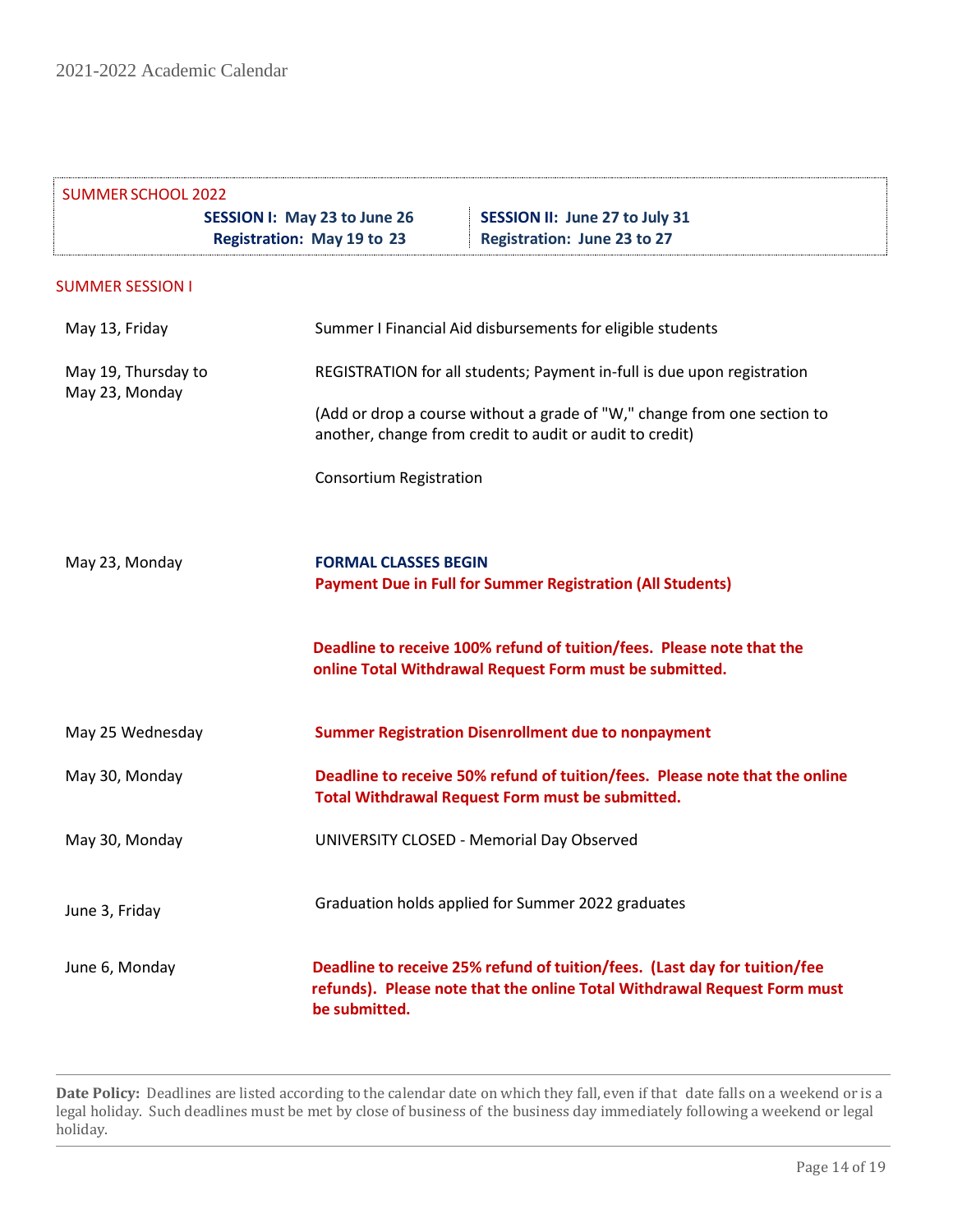# **LAST DAY TO WITHDRAW FROM A COURSE**

June 20, Monday UNIVERSITY CLOSED - Juneteenth Observed

June 22, Wednesday  **LAST DAY TO COMPLETE A TOTAL WITHDRAWAL FROM THE UNIVERSITY (Summer Session 1**) **(No Refunds)**

| June 22, Wednesday                        | <b>FORMAL CLASSES END</b>                                                                                                                               |
|-------------------------------------------|---------------------------------------------------------------------------------------------------------------------------------------------------------|
| June 23, Thursday to<br>June 25, Saturday | <b>FINAL EXAMINATIONS</b><br>(Deadline for instructors to submit final grades via BisonWeb is 3 calendar days<br>after the scheduled final examination) |
| June 25, Saturday                         | Deadline for faculty to submit Unofficial Withdrawal (UW) and Never<br>Reported (NR) status reports via BisonWeb for Summer Session I 2022              |
| June 25, Saturday                         | Official GRADUATION DATE for Summer 2022-degree recipients<br>in the Colleges of Dentistry, Medicine and Pharmacy only                                  |
| June 26, Sunday                           | <b>FIRST FIVE-WEEK SUMMER SESSION ENDS</b>                                                                                                              |

Residence Halls close for Summer Session I residents

| <b>FINAL EXAMINATION SCHEDULE FOR SUMMER SESSION I</b> |                           |  |
|--------------------------------------------------------|---------------------------|--|
| June 23, Thursday                                      | $6:30$ A.M. - 8:30 A.M.   |  |
| June 23, Thursday                                      | $8:00$ A.M. - 10:00 A.M.  |  |
| June 24, Friday                                        | 8:00 A.M. - 10:00 A.M.    |  |
| June 25, Saturday                                      | $9:00$ A.M. - 11.00 A.M.  |  |
| June 23, Thursday                                      | 11:00 A.M. - 1:00 P.M.    |  |
| June 24, Friday                                        | 11:00 A.M. - 1:00 P.M.    |  |
| June 23, Thursday                                      | $2:00$ P.M. - 4:00 P.M.   |  |
| June 24, Friday                                        | $2:00$ P.M. - 4:00 P.M.   |  |
| June 23, Thursday                                      | $6:00$ P.M. - 8:00 P.M.   |  |
| June 24, Friday                                        | $6:00$ P.M. - $8:00$ P.M. |  |
|                                                        |                           |  |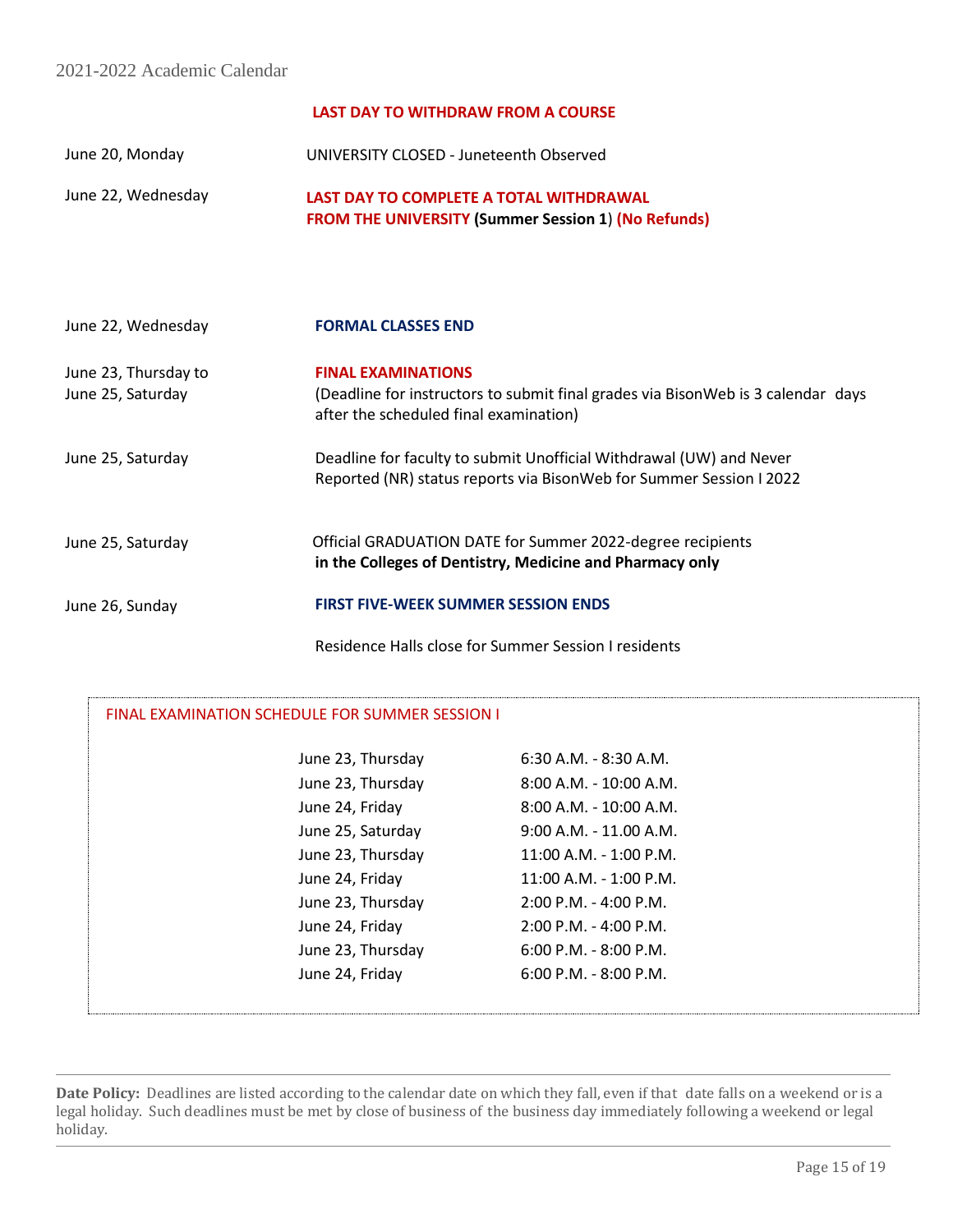2021-2022 Academic Calendar

# SUMMER SESSIONII

| June 17, Friday                         | Summer II Financial Aid disbursements for eligible students                                                                                                                                                     |
|-----------------------------------------|-----------------------------------------------------------------------------------------------------------------------------------------------------------------------------------------------------------------|
| June 23, Thursday to<br>June 27, Monday | REGISTRATION for all students; Payment in-full is due upon registration<br>(Add or drop a course without a grade of "W," change from one section to<br>another, change from credit to audit or audit to credit) |
|                                         | <b>Consortium Registration</b>                                                                                                                                                                                  |
| June 24, Friday                         | Residence Hall check-in for Summer Session II residents at 10:00 A.M.                                                                                                                                           |
| June 27, Monday                         | <b>FORMAL CLASSES BEGIN</b><br><b>Payment Due in Full for Summer Registration (All Students)</b>                                                                                                                |
|                                         | Deadline to receive 100% refund of tuition/fees. Please note that the<br>online Total Withdrawal Request Form must be submitted.                                                                                |
| June 29, Wednesday                      | <b>Summer Registration Disenrollment due to nonpayment</b>                                                                                                                                                      |
| July 1, Friday                          | Deadline for prospective Summer 2022 graduates to apply for graduation via<br><b>BisonWeb</b>                                                                                                                   |
|                                         | Priority deadline for Satisfactory Academic Progress (SAP) Appeals for 2022-2023<br>Academic Year                                                                                                               |
| July 4, Monday                          | Deadline to receive 50% refund of tuition/fees. Please note that the online<br>Total Withdrawal Request Form must be submitted.                                                                                 |
| July 4, Monday                          | UNIVERSITY CLOSED - Independence Day Observed                                                                                                                                                                   |
| July 11, Monday                         | Deadline to receive 25% refund of tuition/fees. (Last day for tuition/fee<br>refunds). Please note that the online Total Withdrawal Request Form must<br>be submitted.                                          |
|                                         | <b>LAST DAY TO WITHDRAW FROM A COURSE</b>                                                                                                                                                                       |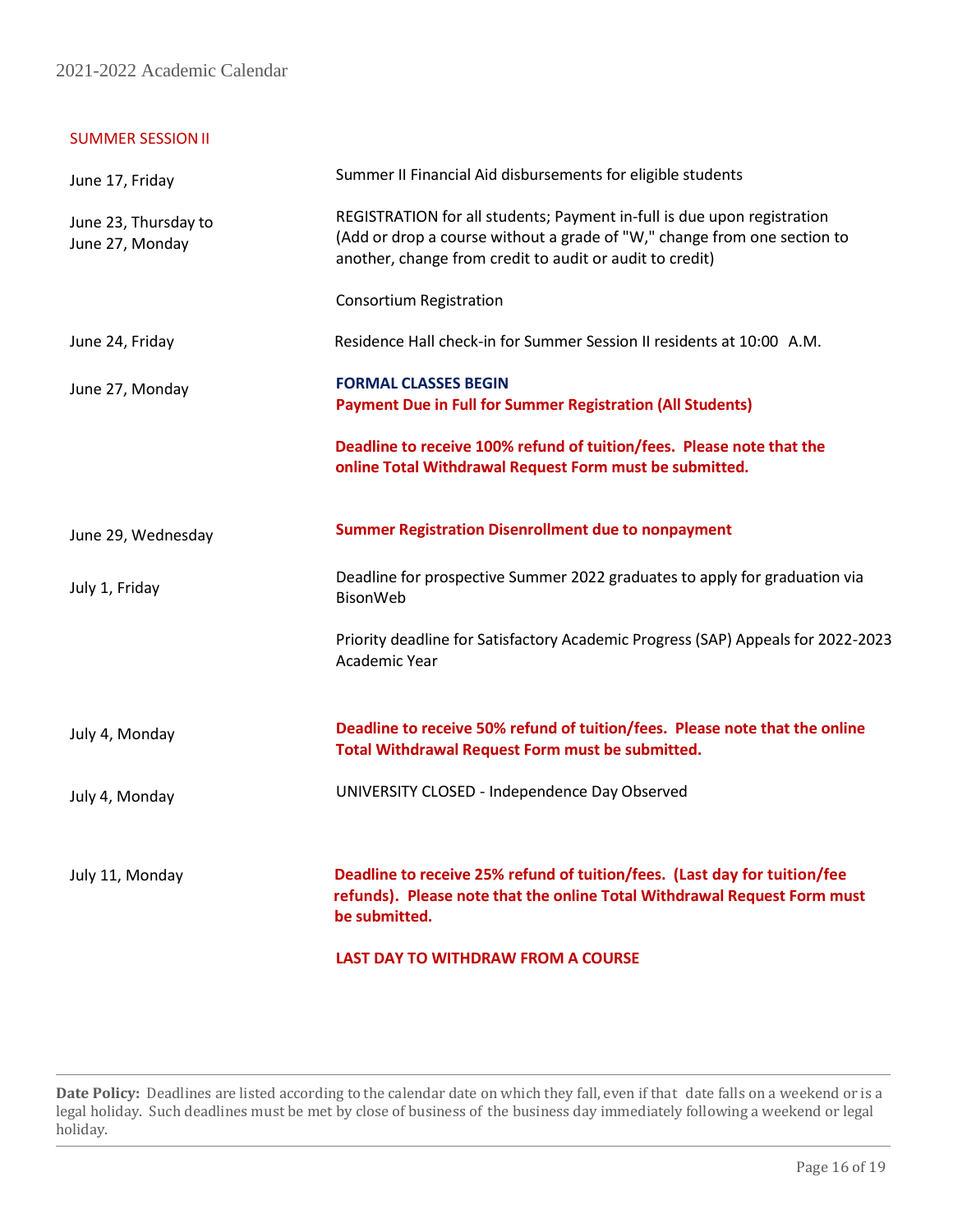2021-2022 Academic Calendar

July 27, Wednesday

# **LAST DAY TO COMPLETE A TOTAL WITHDRAWAL FROM THE UNIVERSITY** (**for Summer Session II**) **(No Refunds)**

July 27, Wednesday

### **FORMAL CLASSES END**

| July 27, Wednesday to<br>July 29, Friday | <b>FINAL EXAMINATIONS</b><br>(Deadline for instructors to submit final grades via BisonWeb is 3 calendar days<br>after the scheduled final examination) |
|------------------------------------------|---------------------------------------------------------------------------------------------------------------------------------------------------------|
| July 30, Saturday                        | Residence Halls close for Summer Session II residents                                                                                                   |
| July 31, Sunday                          | <b>SECOND FIVE-WEEK SUMMER SESSION ENDS</b>                                                                                                             |
|                                          | Deadline for faculty to submit Unofficial Withdrawal (UW) and Never Reported<br>(NR) status reports via BisonWeb for Summer Session II 2022             |
| July 31, Sunday                          | Official GRADUATION DATE for Summer 2022-degree recipients                                                                                              |
|                                          | Deadline for receipt of Summer 2022 Graduation Recommendations in the Office<br>of the Registrar                                                        |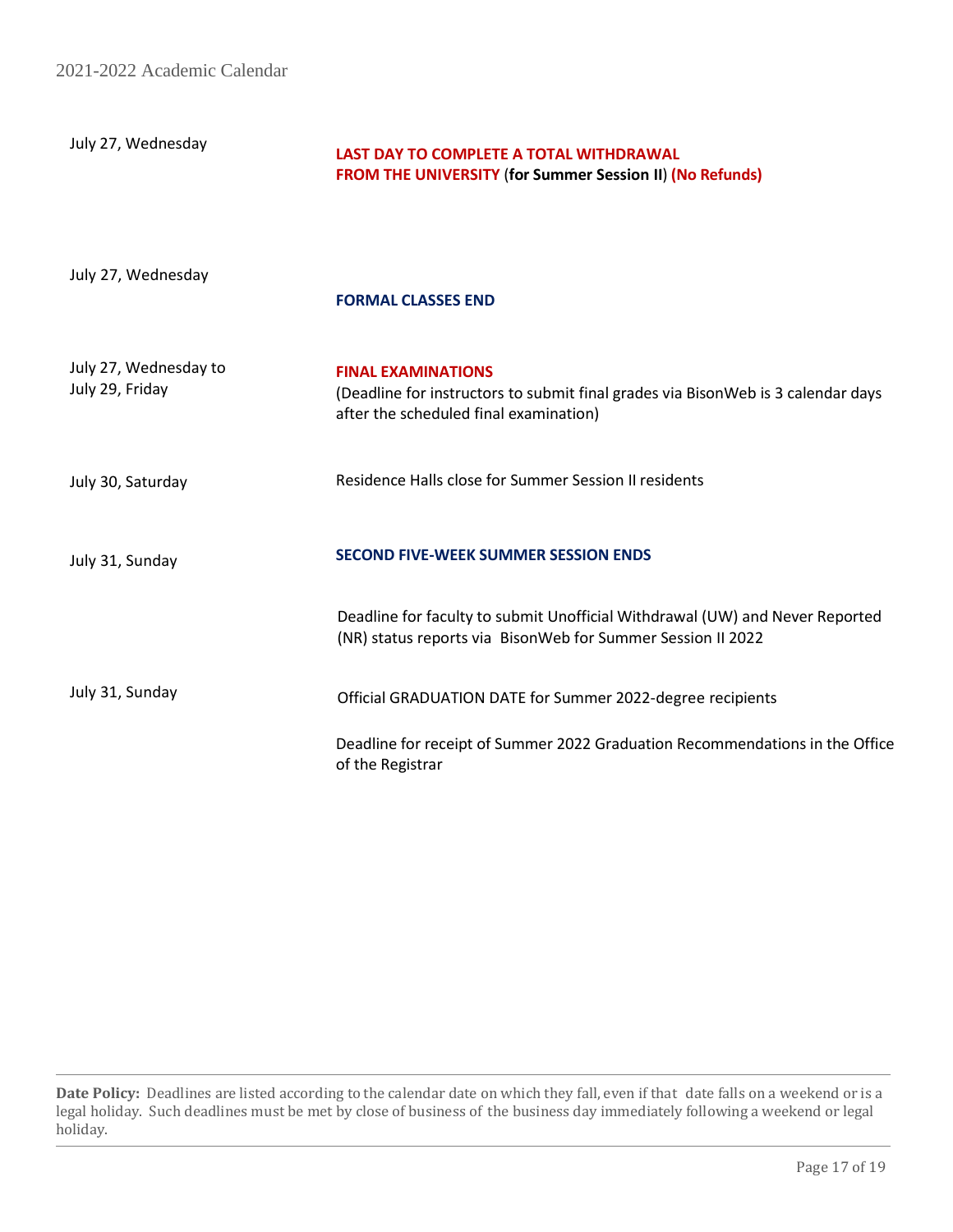# FINAL EXAMINATION SCHEDULE FOR SUMMER SESSION II

| July 27, Wednesday | $6:30$ A.M. - 8:30 A.M.   |
|--------------------|---------------------------|
| July 27, Wednesday | $8:00$ A.M. - 10:00 A.M.  |
| July 28, Thursday  | 8:00 A.M. - 10:00 A.M.    |
| July 29, Friday    | $9:00$ A.M. - 11.00 A.M.  |
| July 27, Wednesday | 11:00 A.M. - 1:00 P.M.    |
| July 28, Thursday  | 11:00 A.M. - 1:00 P.M.    |
| July 27, Wednesday | $2:00$ P.M. - 4:00 P.M.   |
| July 28, Thursday  | $2:00$ P.M. - 4:00 P.M.   |
| July 27, Wednesday | $6:00$ P.M. - $8:00$ P.M. |
| July 28, Thursday  | $6:00$ P.M. - 8:00 P.M.   |
|                    |                           |